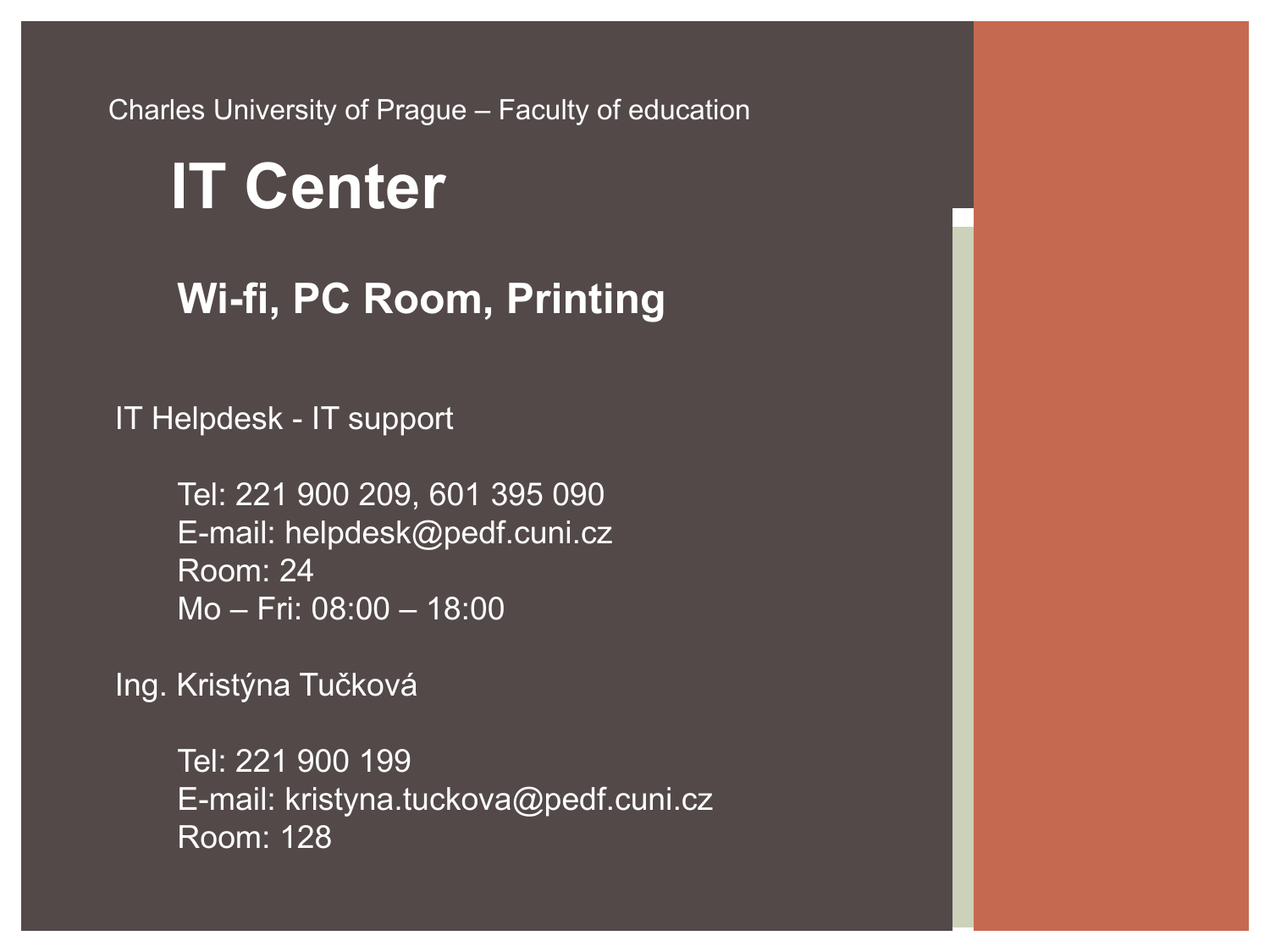

# **Wi-Fi**

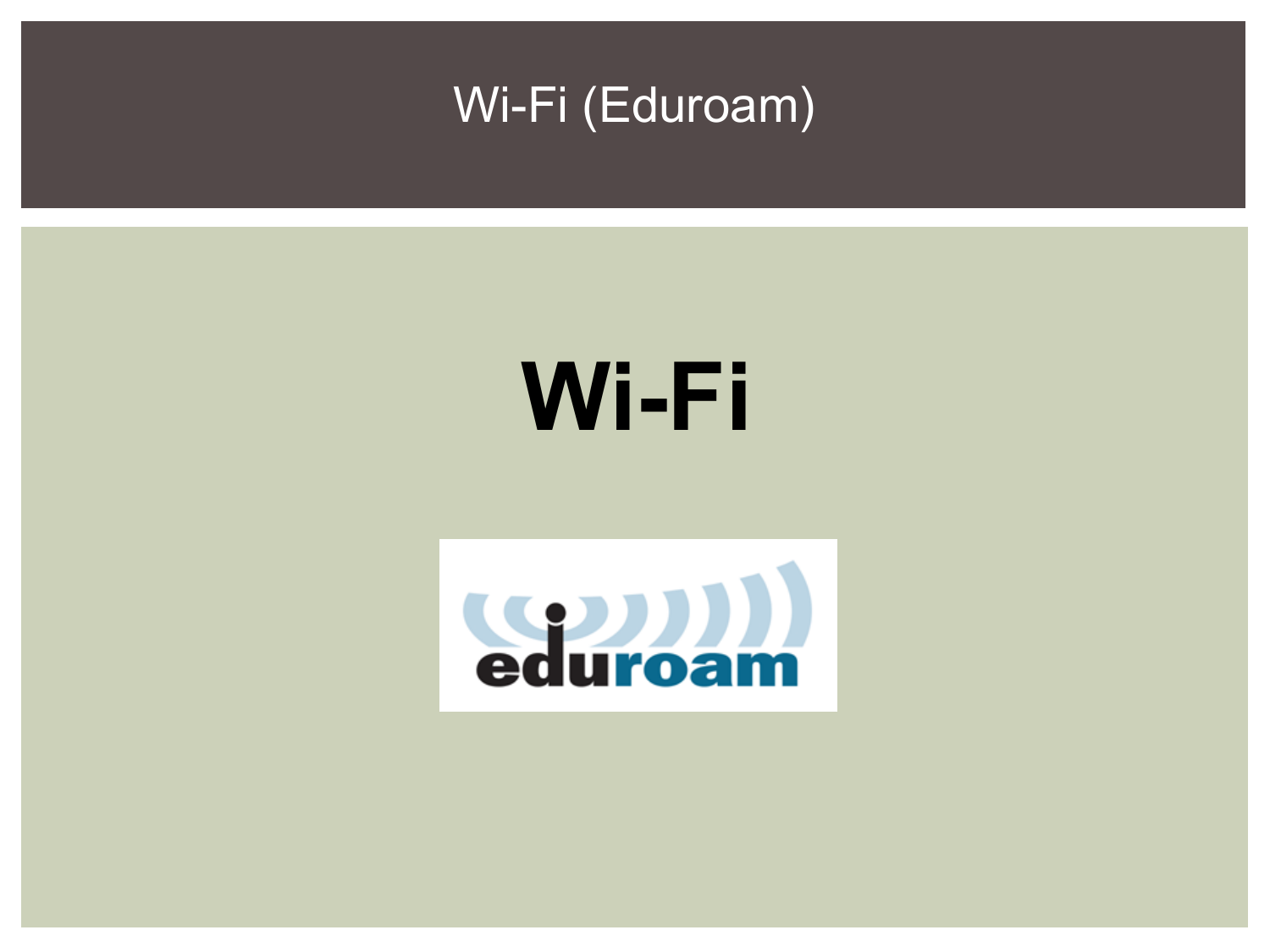**If you have Eduroam at your home university, you can use the account from your university (Eduroam login and password).**

**If you don't have Eduroam at your home university, you can create password at http://cas.cuni.cz**

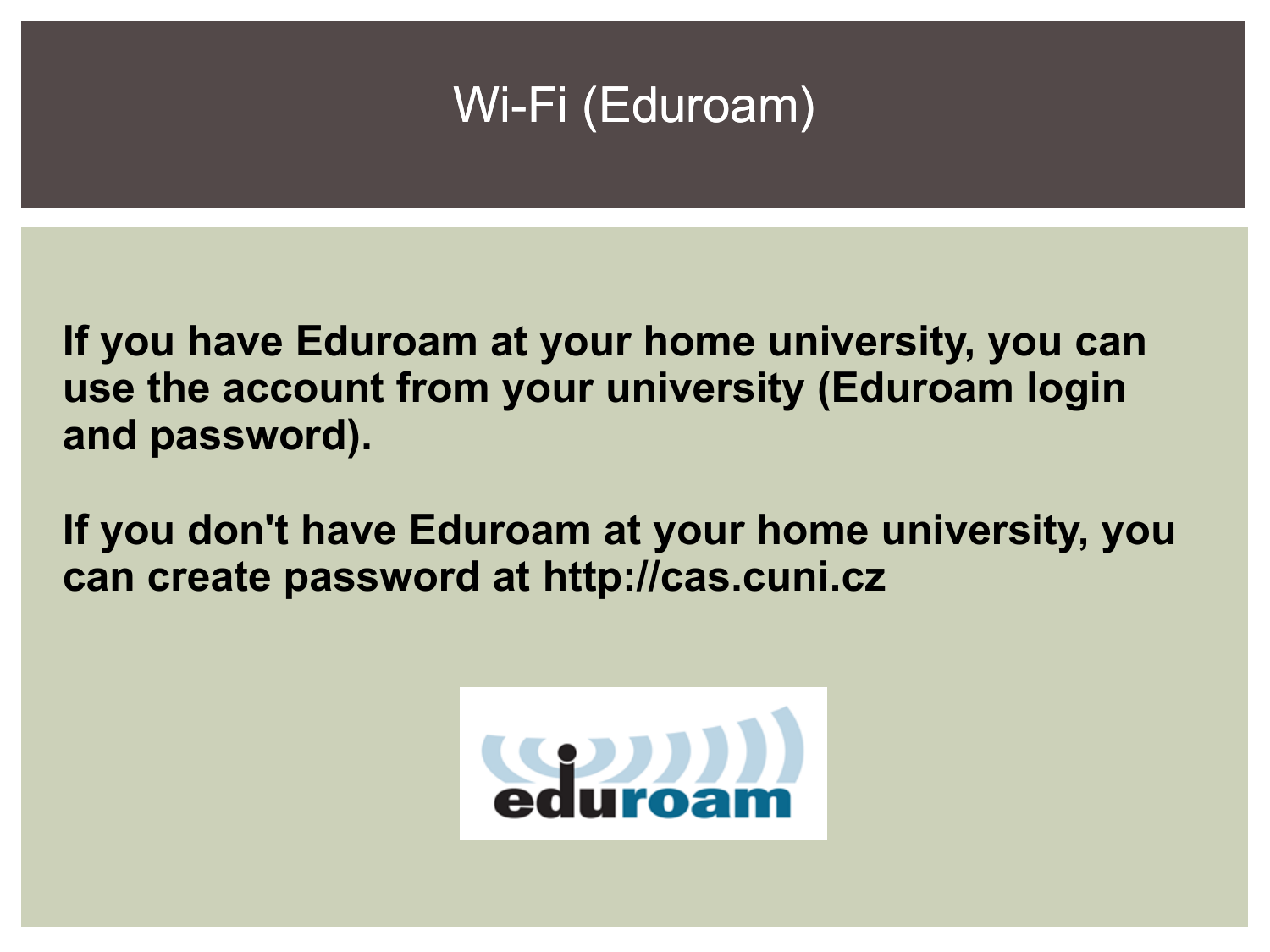#### **1. Log-in at http://cas.cuni.cz**

*Use login and password you picket up with your Student Card at Celetná St.* 

 $\sim$   $\sim$ 

You



**CAS - Charles University Authentication Service** 

#### **Password for CAS**

Change temporary password from registration office

Change password for the Central Authentication Service

Renew recently expired password for the Central **Authentication Service** 

Obtain new password or reset forgotten password

#### **Other services**

Manage your domain accounts Set password for eduroam realm cuni.cz Change contact information Validate email addresses

#### **Information and support**

Get more information about Central **Authentication Service** Solve problem with Central Authentication Service

| ı wısh to:                                                                              |  |
|-----------------------------------------------------------------------------------------|--|
|                                                                                         |  |
| f you do not need assistance with CAS, you can log in to<br>access CAS portal directly. |  |
| Usemame*                                                                                |  |
| Password*                                                                               |  |
| Watch for keyboard settings, CapsLock etc.                                              |  |

After five unsuccessful login attempts the account will be blocked for twenty minutes.

Login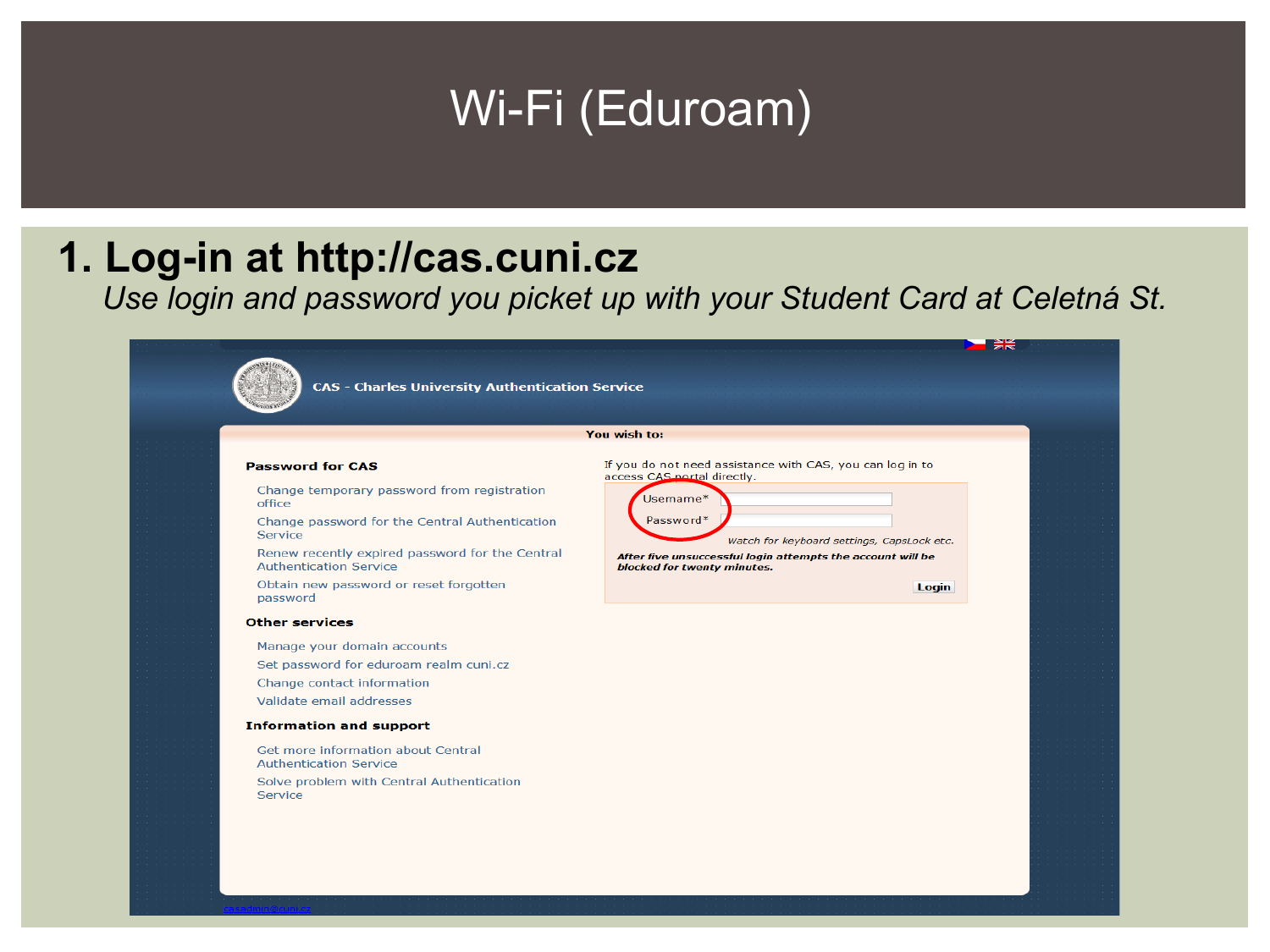#### **2.** *Click the link "Set password for eduroam realm.cuni.cz"*

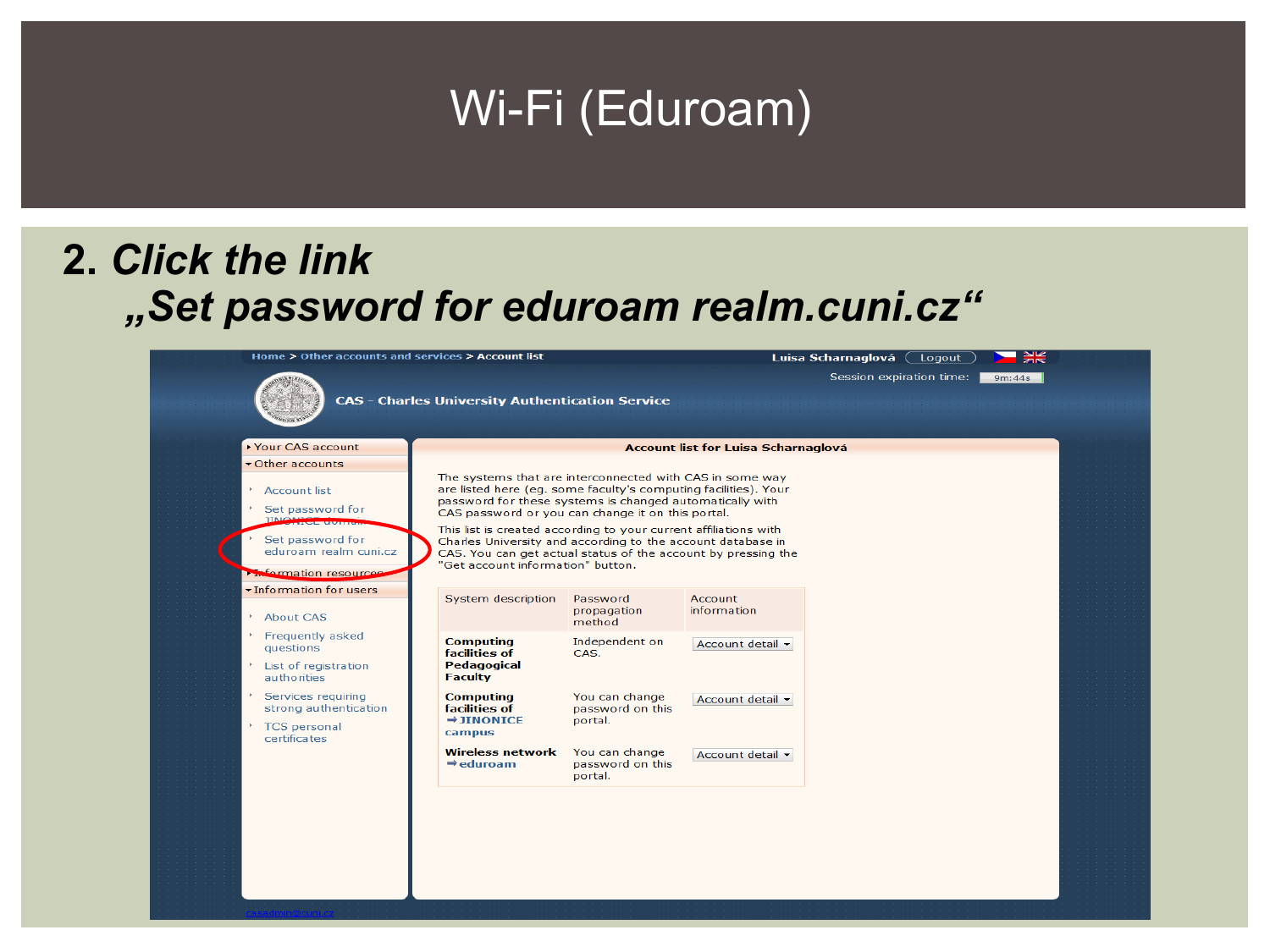#### **3. Set your Eduroam password**

|                                                                                                                                                                                        | Home > Other accounts and services > Password for eduroam              | Luisa Scharnaglová (<br>Logout | $rac{1}{200}$ |
|----------------------------------------------------------------------------------------------------------------------------------------------------------------------------------------|------------------------------------------------------------------------|--------------------------------|---------------|
|                                                                                                                                                                                        | <b>CAS - Charles University Authentication Service</b>                 | Session expiration time:       | 9m:19s        |
| ▶ Your CAS account                                                                                                                                                                     |                                                                        | <b>Password for eduroam</b>    |               |
| Other accounts                                                                                                                                                                         | Your username for eduroam is: 30112462@cuni.cz                         |                                |               |
| * Account list<br>* Set password for<br><b>JINONICE domain</b><br>* Set password for                                                                                                   | You can set password for ⇒eduroam realm CUNI.CZ here.<br>New password* |                                |               |
| eduroam realm cuni.cz                                                                                                                                                                  |                                                                        |                                |               |
| Information resources                                                                                                                                                                  | New password (again)*                                                  |                                |               |
| · Information for users                                                                                                                                                                |                                                                        | <b>Change password</b>         |               |
| * About CAS<br>* Frequently asked<br>questions<br>List of registration<br>authorities<br>Services requiring<br>$\mathbb{R}^+$<br>strong authentication<br>TCS personal<br>certificates |                                                                        |                                |               |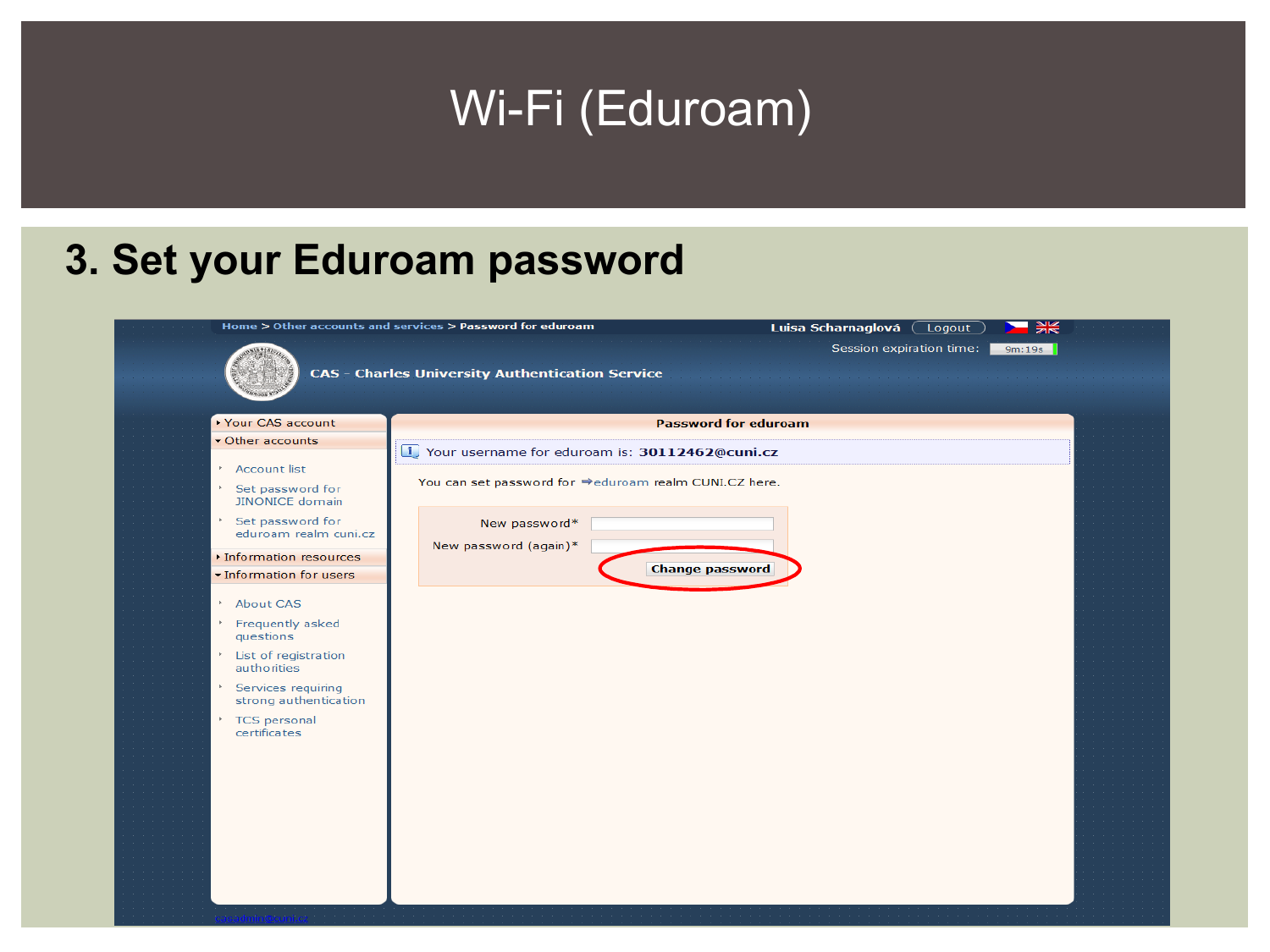#### **4. Connect to the Wi-Fi Eduroam Use login name [xxxxxxxx@cuni.cz](mailto:xxxxxxxx@cuni.cz)**

*xxxxxxxx is your student ID (under the photo on your student card) If you have Win XP or Linux, visit IT helpdesk.*



#### **1. Step 2. Step 3. Step**

 $4\sigma$ 

Ø

 $\hat{\phantom{a}}$ 

-M

اللم

A

ŠМ

<u>الله،</u>

.nll

Připojeno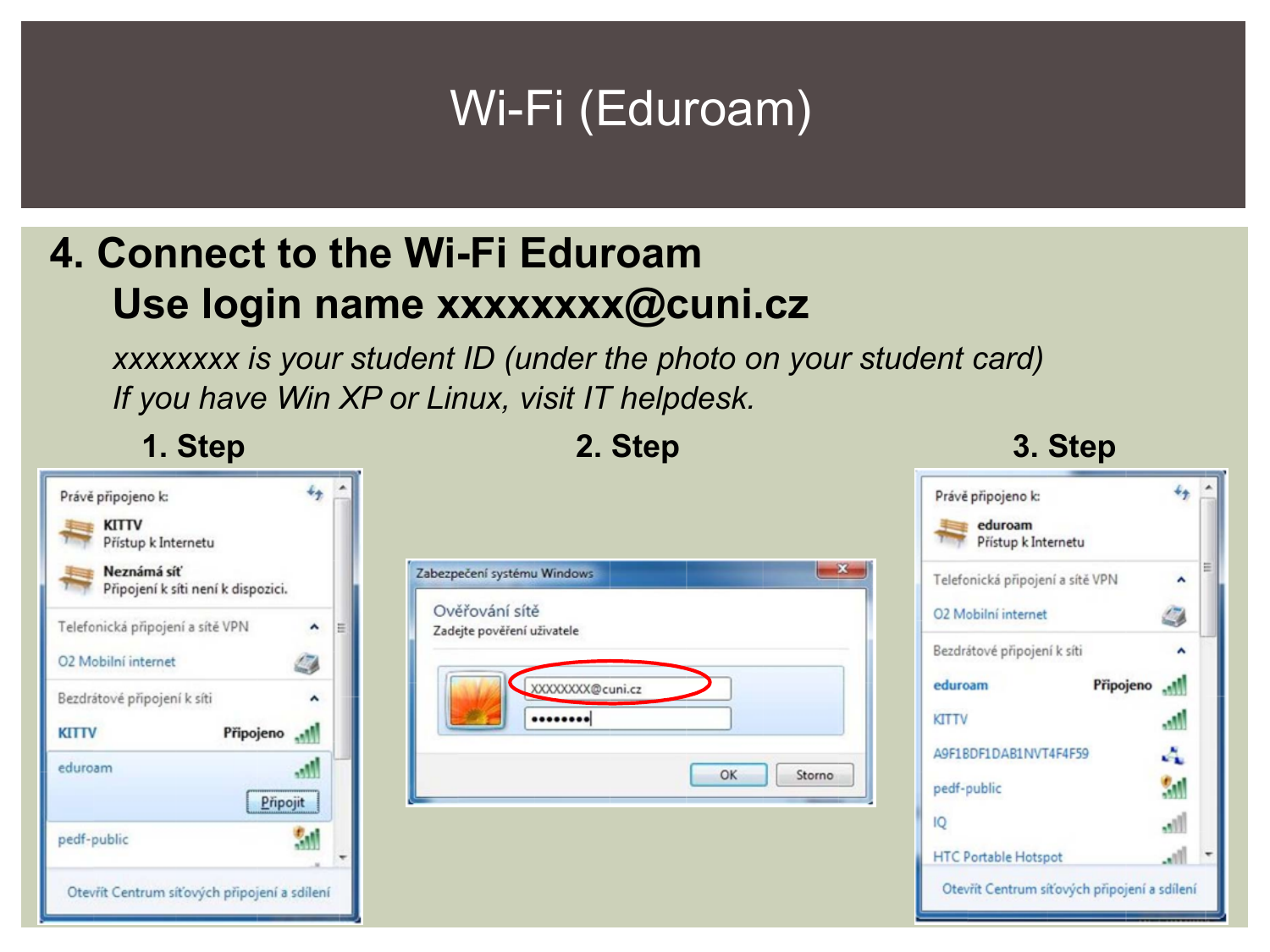

# **PC Room R110**

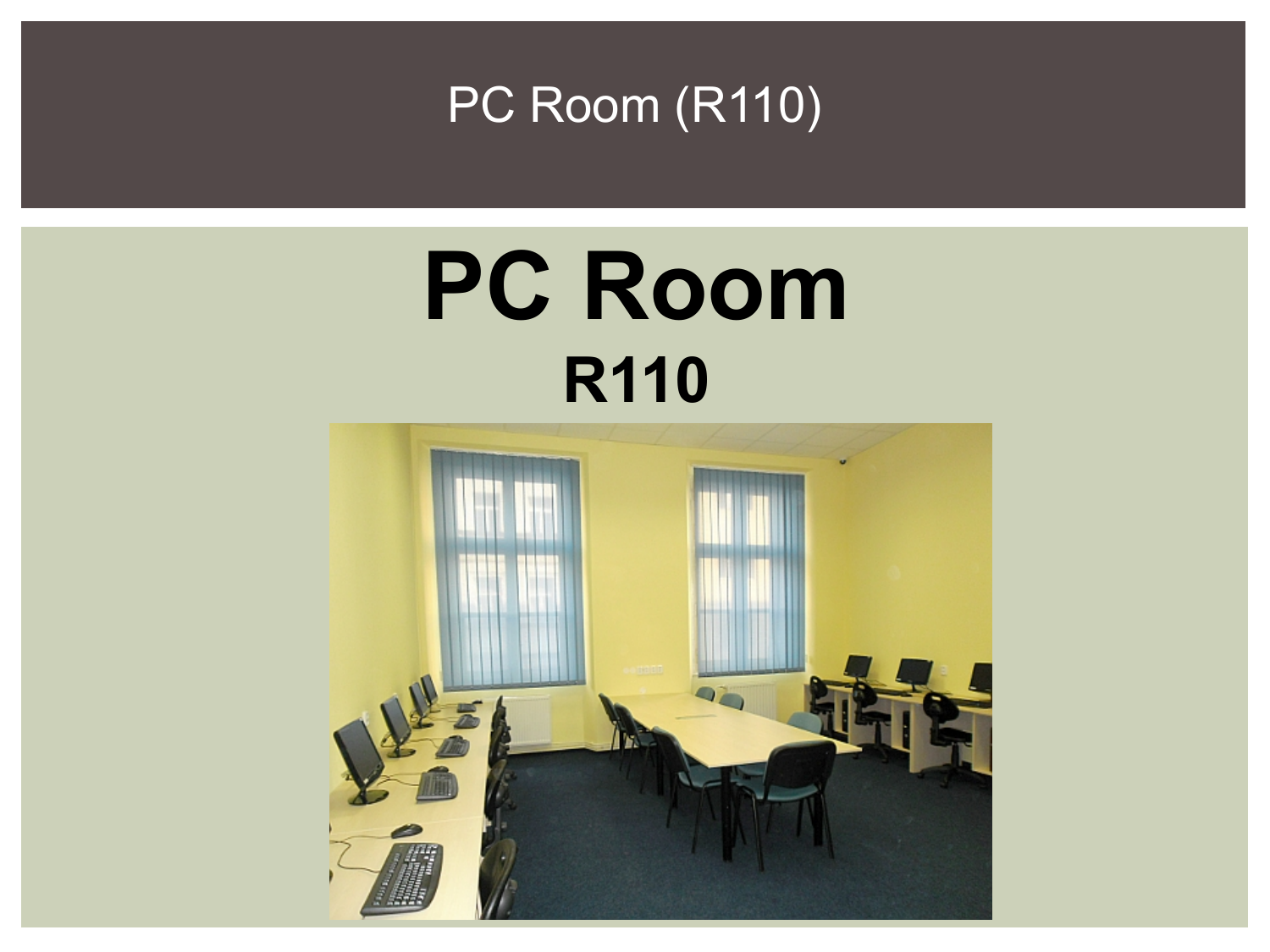

**1st floor, turn left from the stairs, go round the building, use your Study card to enter.**

**Mo – Sun 7:00 – 21:00** *At weekends you can enter the building only if some teaching is organized.*

#### **13 PC – 8 of them with english Windows**

#### **Wi-Fi (Eduroam)**

#### **Printer, copier, scanner**

*You can insert money on your study card at Cash office (2nd floor, between main and side stairs of the building). Cash office: Tuesday and Thursday 10:00-12:00 and 13:00-15:00 A4: 2,- Kč, A4 duplex: 3,- Kč*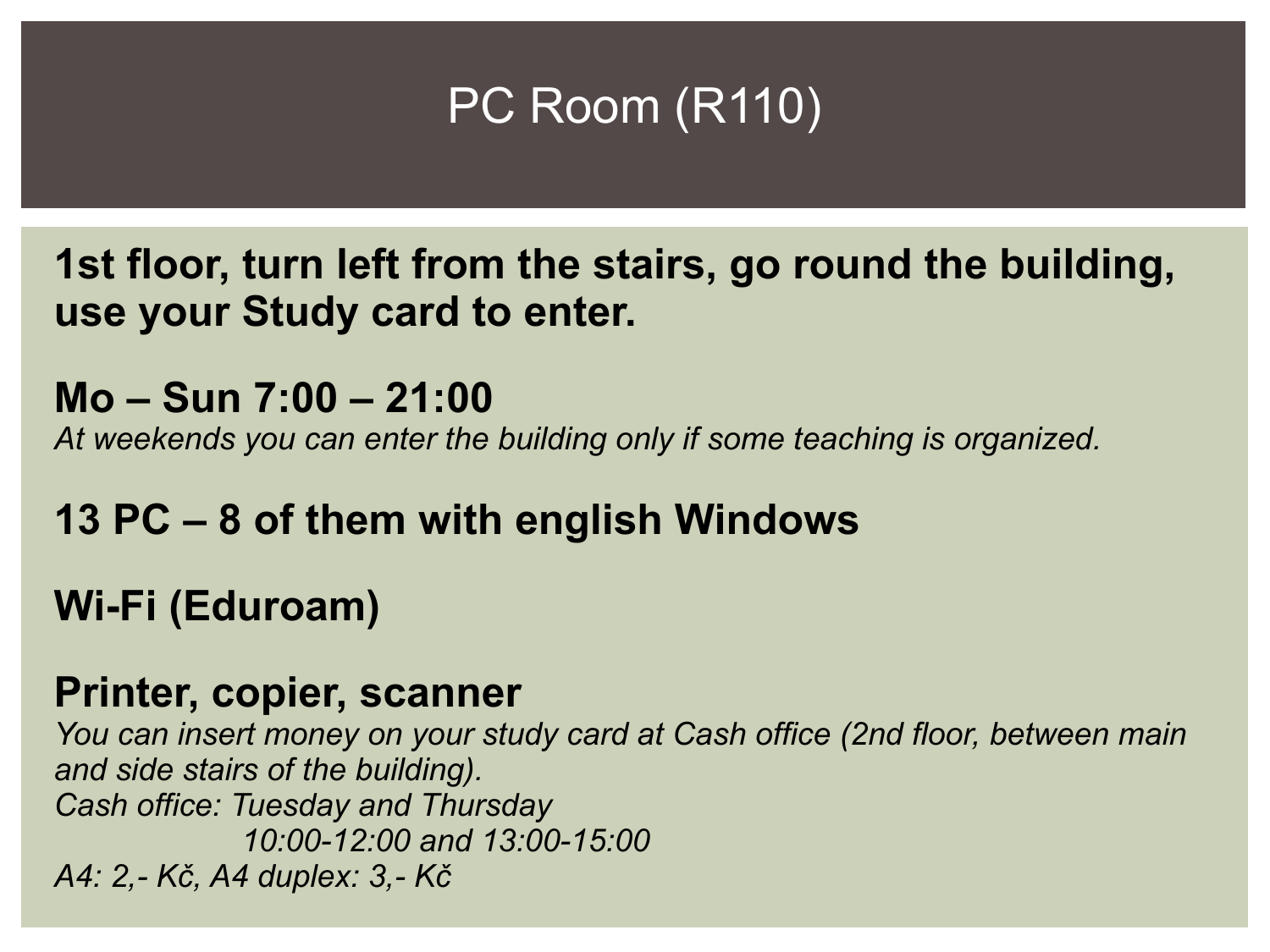### RoboCopy

**Self-service printer, copier and scanner** 

**Ground floor, behind the entrance glass door turn left, behind coffee machines**

**Use cash (no need to insert money on your study card)**